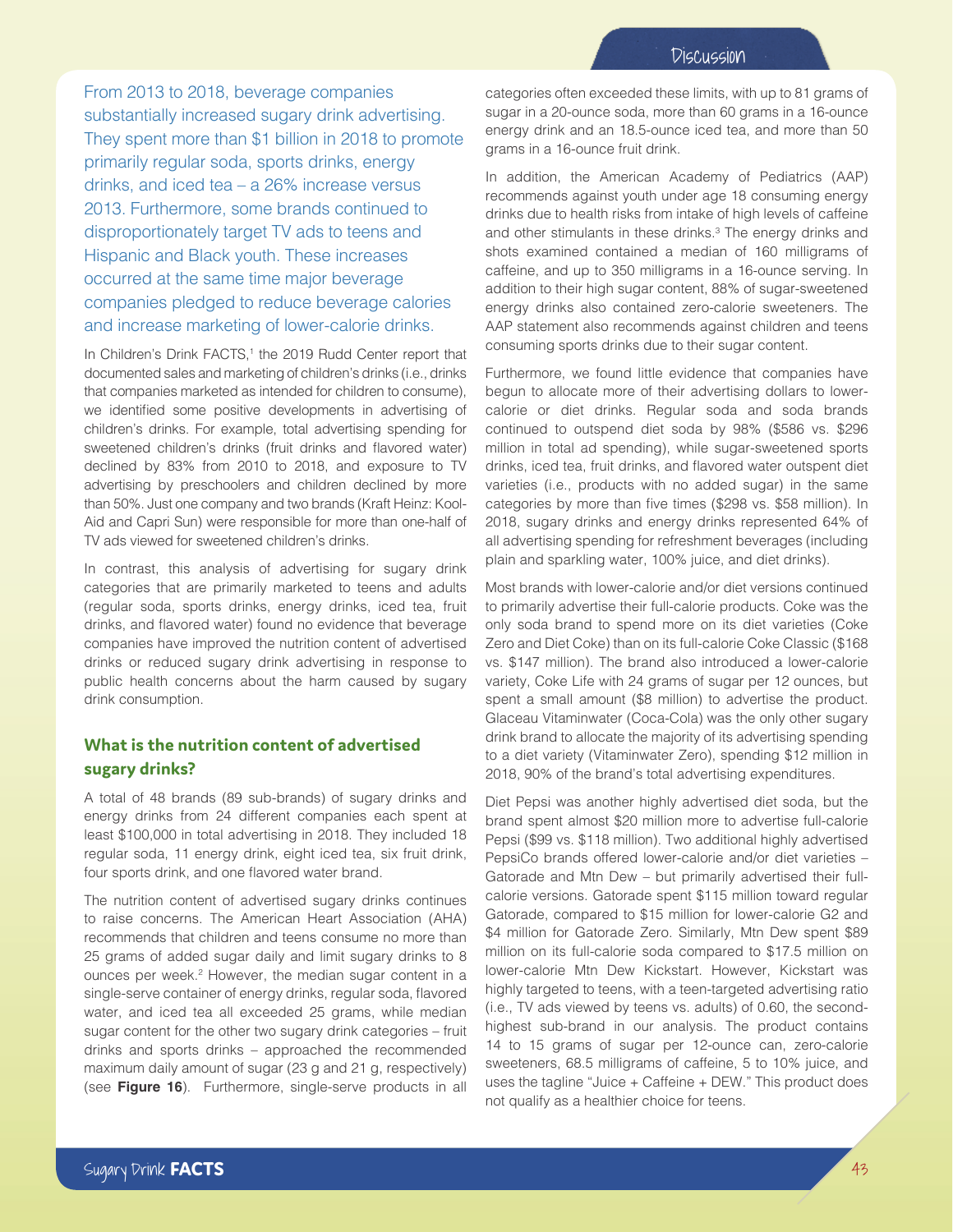



\*Median (range) per serving

Source: Nutrition analysis (March 2020)

## **How has sugary drink and energy drink advertising spending changed?**

More than one-half of the \$1,038 million spent to advertise sugary drinks in 2018 was devoted to regular soda and soda brands (i.e., ads that included only a brand logo or that featured both regular and diet varieties). This \$586 million in regular soda/soda brand advertising represented a 41% increase versus 2013. Spending on sports drink advertising also increased by 24%, totaling \$159 million in 2018; and advertising for iced tea almost tripled, from \$38 million in 2013 to \$111 million in 2018.

Energy drinks (including zero-calorie drinks and shots) ranked third in total advertising spending (\$115 mill) in 2018, but it was the only top category that spent less to advertise in 2018 than in 2013 (-34%). Ad spending on fruit drinks and flavored water (excluding children's drinks) also declined by 5%, although combined spending for these categories was only \$28 million.

## **Are preschoolers, children, and teens seeing less TV advertising for sugar drinks?**

From 2013 to 2018, the amount of time that young people spent watching TV declined significantly: by 35% for preschoolers (2-5 years), 42% for children (6-11 years), and 52% for teens (12-17 years). Given these significant reductions in time spent watching TV, the number of TV ads viewed should have declined by similar amounts. However, preschoolers saw 26% more TV ads for sugary drinks in 2018 than in 2013, and children saw 8% more ads (139.4 and 135.0 TV ads viewed on average in 2018). Teens' exposure to sugary drink ads declined by 35% to 169.3 ads viewed, but this decline was less than expected given the 52% reduction in TV viewing time for this age group.

Furthermore, changes in exposure to TV ads from 2013 to 2018 varied widely by sugary drink category. Ads viewed for regular soda/soda brands increased by 78% for preschoolers and 55% for children, while remaining flat for teens (+1%), totaling 72.1, 69.2, and 86.7 ads viewed in 2018, respectively.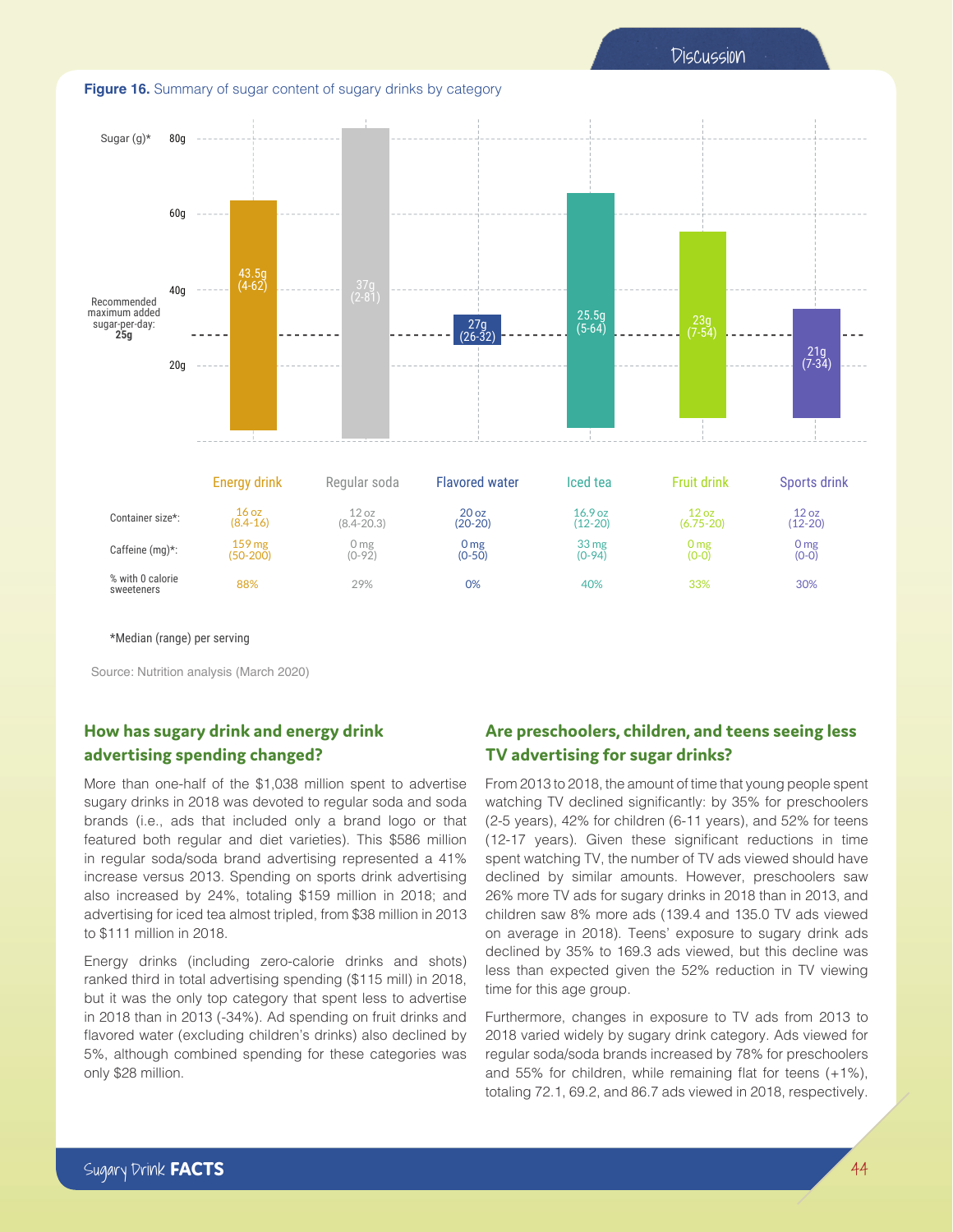In addition, exposure to TV ads for iced tea increased by 2.5 times or more for preschoolers and children and by 68% for teens (25.3, 25.0, and 29.0 ads viewed in 2018). In 2018, iced tea overtook energy drinks and sports drinks to become the second most highly advertised sugary drink category in ads viewed by all youth age groups (exceeded only by regular soda). Sports drink ads viewed by preschoolers also increased from 2013 to 2018 (+11%), while declines for children (-13%) and teens (-38%) were less than expected given reductions in TV viewing times (15.7, 15.3, and 21.1 ads viewed in 2018).

In contrast, there were notable declines in energy drink and flavored water ads viewed. Preschoolers, children, and teens saw less than one-half the number of energy drink ads in 2018 than in 2013. These reductions were due to approximately 75% fewer ads for one energy shot (5-hour Energy) and the discontinuation of another energy shot that had been highly advertised in 2013 (SK Energy). The other highly advertised energy drink brand in our analysis (Red Bull) increased its advertising to preschoolers and children (22% and 6%, respectively), but reduced advertising to teens by 44%. Nonetheless, energy drinks continued to rank third in number of ads viewed by all age groups in 2018 (behind regular soda/ soda brands and iced tea), contributing 17.2, 16.6, and 23.3 ads viewed by preschoolers, children, and teens. The one flavored water brand in this analysis (Glaceau Vitaminwater) advertised primarily in magazines, spending less than \$200,000 in TV advertising for its sugar-sweetened varieties in 2018.

Advertising for sugary drinks that targeted children under 12 was reported previously in Children's Drink FACTS.<sup>4</sup> None of the drink categories detailed in this report appeared to target preschoolers or children with their TV advertising. However, these categories contributed three-quarters of all sugary drink ads viewed by preschoolers and children in 2018; outnumbering ads for children's drinks by 3 to 1.

The current analysis did identify some sugary drink categories that were highly targeted to teen audiences as evidenced by disproportionately high ratios of ads viewed by teens versus adults (i.e., teen-targeted ratios). Energy drinks and sports drinks had higher than average teen-targeted ratios (0.53 and 0.52, respectively), while targeted ratios for regular soda/ soda brands and iced tea (0.48 and 0.47, respectively) were comparable to differences in hours spent watching TV for teens versus adults. Flavored water had the highest teen-targeted ratio (0.60), but that was based on a small number of ads viewed.

## **How has targeting of sugary drinks to Hispanic and Black youth changed?**

Sugary drink brands also continued to disproportionately target their advertising to Hispanic and Black consumers. In 2018, companies spent \$84 million on Spanish-language TV advertising, which was an 8% increase compared to 2013 and an 80% increase from 2010. Regular soda/soda brands

represented 61% of sugary drink advertising spending on Spanish-language TV (\$51 million), and sports drinks represented 33% (\$27 million). Energy drinks represented another 5% of Spanish-language ad spending (\$4 million). On average, companies allocated 10% of their TV advertising budgets to Spanish-language TV, but sports drinks devoted 21%, the highest of any category. There were no fruit drink or flavored water ads on Spanish-language TV (excluding children's drinks).

Changes in Hispanic youth exposure to Spanish-language TV ads from 2013 to 2018 also varied by category. Exposure to ads for regular soda/soda brands increased by 13% for Hispanic preschoolers (37.8 vs. 33.4 ads viewed) and 25% for children (32.1 vs. 25.7 ads viewed). Their exposure to ads for sports drinks increased more than ten-fold, reaching 9.4 ads viewed by Hispanic preschoolers and 8.5 ads viewed by Hispanic children in 2018. Hispanic teens' exposure to sports drink ads also doubled to 7.3 ads viewed in 2018, while their exposure to ads for regular soda/soda brands declined slightly (-7%, 24.1 ads viewed), despite a 56% decline in time spent watching Spanish-language TV. In contrast, exposure to Spanish-language TV ads for energy drinks declined by more than 90% for Hispanic preschoolers, children, and teens (approximately one ad viewed by all age groups in 2018).

Black preschoolers and children continued to view approximately twice as many sugary drink ads on TV in 2018 compared to White preschoolers and children, totaling 256.4 and 256.2 ads viewed, respectively. Black teens saw 2.3 times as many ads (330.9) as White teens saw. Black teens spend approximately 80% more time watching TV compared to White teens, so these large differences in ads viewed cannot be fully explained by differences in TV viewing times. Some sugary drink brands appeared to target Black youth by purchasing advertising during programming that was disproportionately viewed by Black youth compared to White youth (resulting in high Black youth-targeted ratios).

Categories with the highest ratios of ads viewed by Black versus White teens included flavored water (Black teens saw more than 4 times as many ads as White teens saw, but the number of ads viewed was low) and sports drinks (Black teens saw 47.2 ads, 2.7 times as many). Both regular soda/soda brands and energy drinks had Black teen-targeted ratios of 2.3 (170.7 and 45.5 ads viewed, respectively). Furthermore, targeted ratios for these categories increased from 2013 to 2018, whereas the difference in TV viewing times for Black teens compared to White teens declined by 44% during the same time period.

# **What companies and brands were responsible for sugary drink advertising?**

Although these analyses reveal few improvements in sugary drink advertising from 2013 to 2018, increases were driven primarily by two companies: PepsiCo and Coca-Cola (see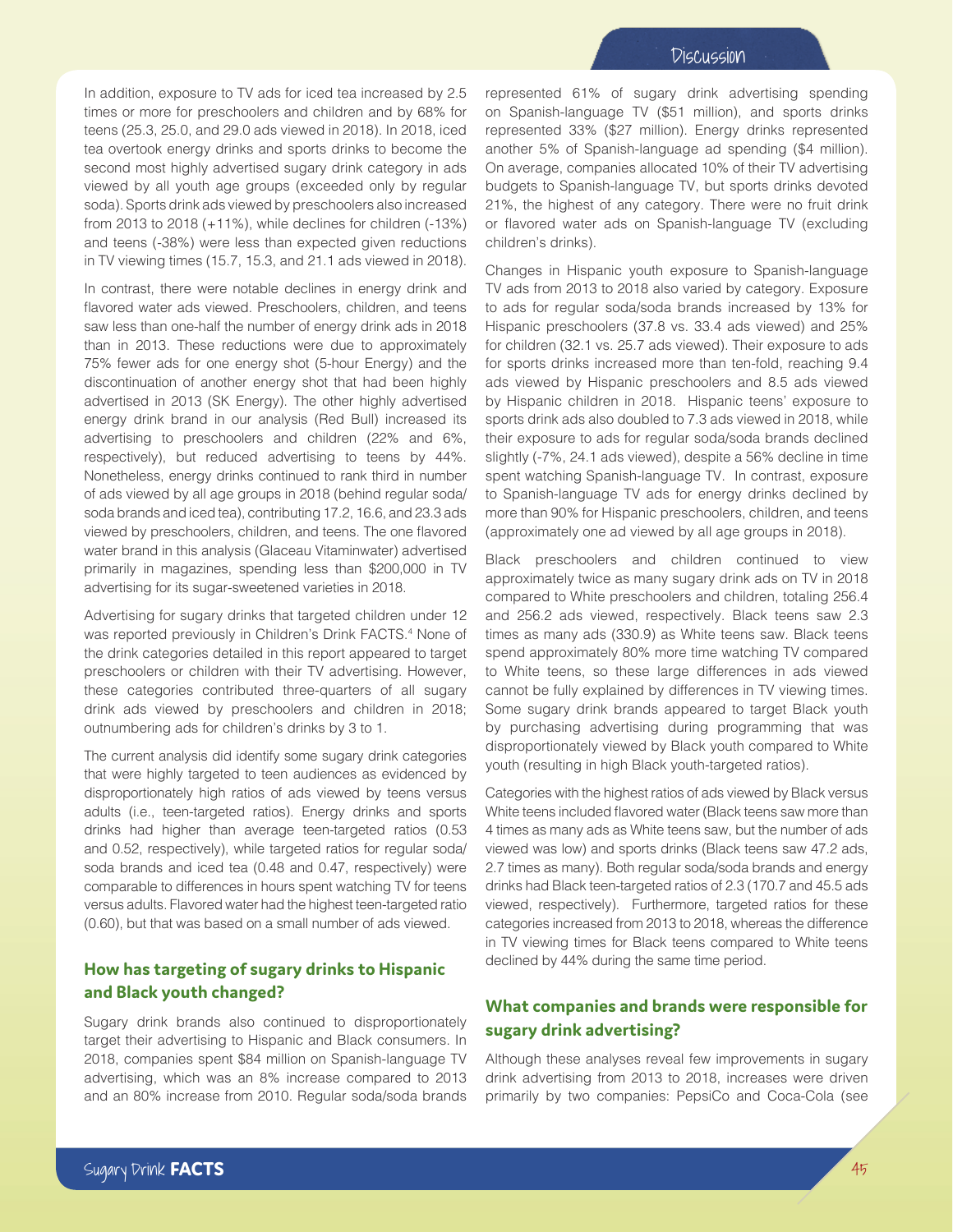#### **Table 19.** Summary of advertising and targeting by company: 2018

|                               |                             |               | Avg $#$ of<br>TV ads viewed   |        |                             |        |                                    |                          |                                        |        |                   |                                                                                                                                       |
|-------------------------------|-----------------------------|---------------|-------------------------------|--------|-----------------------------|--------|------------------------------------|--------------------------|----------------------------------------|--------|-------------------|---------------------------------------------------------------------------------------------------------------------------------------|
|                               | <b>Total ad</b><br>spending |               | <b>Children</b><br>$(6-11 y)$ |        | <b>Teens</b><br>$(12-17 y)$ |        | Spanish-language<br>TV ad spending |                          | <b>TV ads viewed</b><br>by Black teens |        | <b>Top brands</b> |                                                                                                                                       |
|                               | 2018                        | Change<br>VS. | Change<br>VS.                 |        | Change<br>VS.               |        | Change<br>2018<br>VS.              |                          | Change<br>vs. Targeted                 |        | (\$ mill ad       |                                                                                                                                       |
| Company                       | $(S$ mill)                  | 2013          | 2018                          | 2013   | 2018                        | 2013   | $(5 \text{ mill})$                 | 2013                     | 2018                                   | 2013   | ratio             | spending)****                                                                                                                         |
| PepsiCo                       | \$391.9                     | 28%           | 51.9                          | 34%    | 68.6                        | $-12%$ | \$37.6                             | 121%                     | 142.3                                  | 13%    | 2.53              | Gatorade (\$133.6),<br>Pepsi (\$144.6)**,<br>Mtn Dew (\$108.0)**                                                                      |
| Coca-Cola                     | \$320.8                     | 81%           | 30.9                          | 162%   | 35.4                        | 50%    | \$33.1                             | 66%                      | 66.2                                   | 28%    | 2.18              | Coke (\$182.5)**,<br>Gold Peak (\$29.6),<br>Coca-Cola (\$27.9)***,<br>Sprite (\$27.0)**,<br>Powerade (\$21.4),<br>Honest Tea (\$10.9) |
| Dr Pepper<br>Snapple<br>Group | \$132.4                     | 16%           | 20.3                          | $-11%$ | 25.0                        | $-42%$ | \$8.8                              | $-57%$                   | 44.4                                   | $-39%$ | 1.95              | Dr Pepper (\$66.8),<br>Canada Dry (\$31.0)**,<br>Snapple Iced Tea<br>$($16.7), 7$ -Up $($12.6)$                                       |
| Innovation<br>Ventures        | \$60.5                      | $-39%$        | 5.8                           | $-81%$ | 8.8                         | $-88%$ | \$4.4                              | 15%                      | 17.9                                   | $-87%$ | 2.29              | 5-hour Energy (\$60.5)                                                                                                                |
| Pepsi<br>Lipton*              | \$54.1                      | 200%          | 12.0                          | 96%    | 13.9                        | 28%    | \$0.0                              | $\overline{\phantom{a}}$ | 28.2                                   | 54%    | 2.36              | Pure Leaf (\$35.3),<br>Lipton Iced Tea<br>(\$17.7)                                                                                    |
| <b>Red Bull</b>               | \$47.1                      | $-2%$         | 10.3                          | 6%     | 13.7                        | $-44%$ | \$0.0                              |                          | 26.6                                   | $-37%$ | 2.30              | Red Bull (\$46.9)                                                                                                                     |

\*Joint venture between PepsiCo and Unilever

\*\*Regular soda and soda brand combined

\*\*\*Company-level ads

\*\*\*\*>\$10 million

**Table 19**). PepsiCo was responsible for 38% of all sugary drink advertising spending and sugary drink TV ads viewed by children, as well as 41% of TV ads viewed by teens in 2018. Coca-Cola was responsible for 31% of sugary drink advertising spending, 23% of TV ads viewed by teens, and 21% of TV ads viewed by children.

Dr Pepper Snapple Group contributed another 13% of ad spending and 15% of ads viewed by children and teens. Three companies – Red Bull, Pepsi Lipton, and Innovation Ventures – together represented another 16% of ad spending and 21 to 22% of ads viewed by children and teens. Eighteen additional companies advertised sugary drinks in 2018, but together they accounted for just 2% of all advertising spending and approximately 4% of TV ads viewed by youth.

Within the top-six companies, sugary drink advertising was also concentrated among a small number of brands. Pepsi, Gatorade, and Mtn Dew (PepsiCo brands) and Coke each spent more than \$100 million to advertise sugar-sweetened varieties in 2018. Dr Pepper, 5-hour Energy, and Red Bull each spent \$47 million or more. All remaining sugary drink and energy drink brands in our analysis spent \$35 million or less.

Furthermore, four of the top-six companies increased their sugary drink ad spending from 2013 to 2018. Pepsi Lipton spending tripled, Coca-Cola spending increased by 81%, and PepsiCo spending increased 28%. Children viewed more than twice as many TV ads for Coca-Cola sugary drinks in 2018 than in 2013 and 34% more ads for PepsiCo sugary drinks. Exposure to ads for Pepsi Lipton sugary drinks and Red Bull also increased. Pepsi Lipton was the only company with an increase in ads viewed by teens (+28%), but Innovation Ventures was the only company with a decline in ads viewed by teens (-81%) that was greater than the average decline in TV viewing time for teens.

## **Which companies and brands targeted their advertising to teens and Hispanic and Black youth?**

Five of the top-six companies were responsible for brands that disproportionately targeted their advertising to teens. Highly advertised brands with the highest teen-targeted ratios included one brand each from five of these companies: Sprite (Coca-Cola, 0.54), Red Bull (0.54), 5-hour Energy (Innovation Ventures, 0.53), Gatorade (PepsiCo, 0.52), and Snapple (Dr Pepper Snapple Group, 0.52). Less-advertised sub-brands with high teen-targeted ratios included Fanta (Coca-Cola, 0.73, the highest ratio in our analysis), Mtn Dew Kickstart (PepsiCo, 0.60), Cherry Dr Pepper (Dr Pepper Snapple Group, 0.56), and Honest Tea (Coca-Cola, 0.54). These high targeted ratios indicate that brands purchased TV advertising during programming that was disproportionately viewed by teens compared to adults.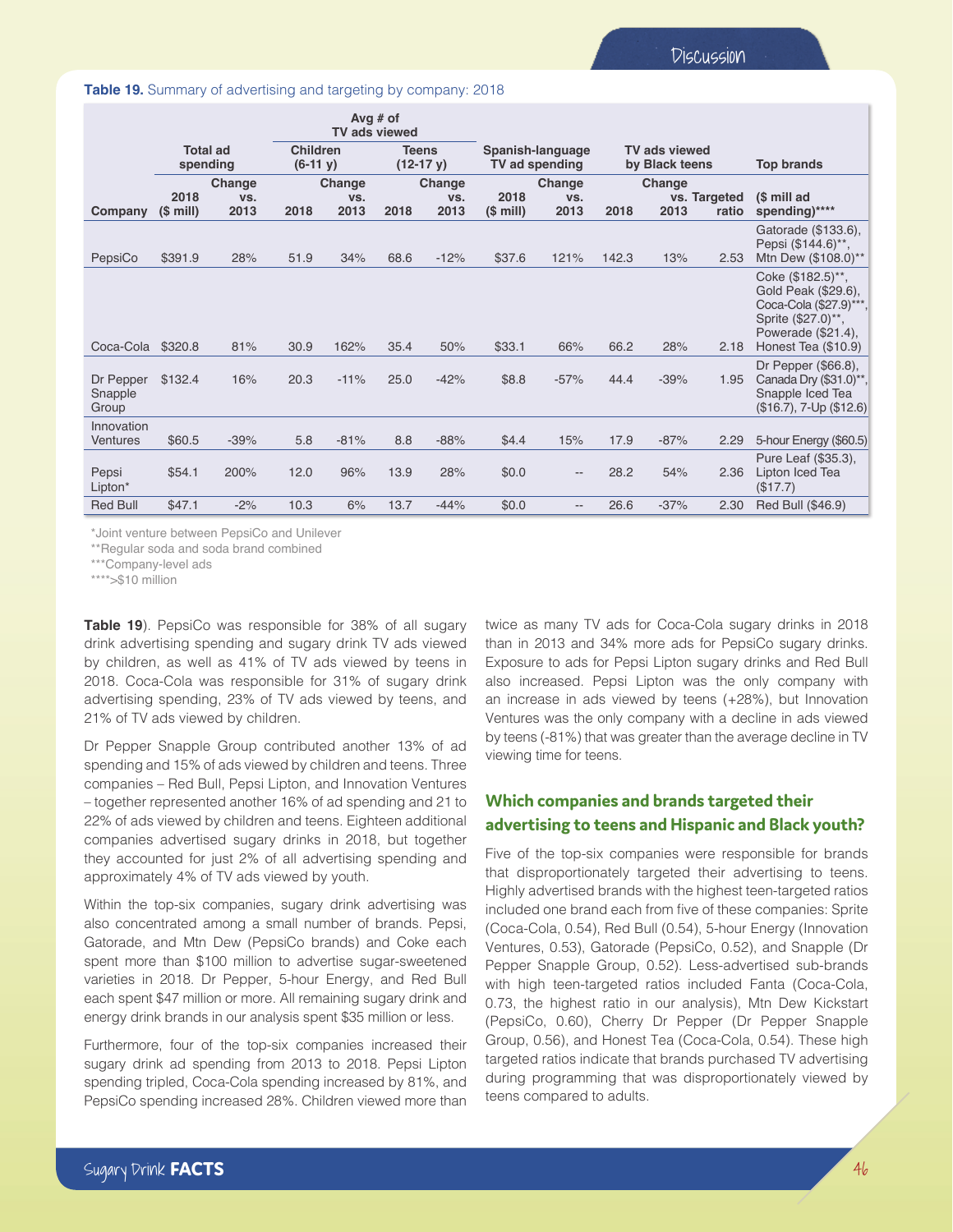On Spanish-language TV, four companies – PepsiCo, Coca-Cola, Dr Pepper Snapple Group, and Innovation Ventures – were responsible for 99% of sugary drink ad spending. Their Spanish-language advertising promoted just seven brands: Coke, Gatorade, Pepsi, Powerade, Dr Pepper, Honest Tea, and 5-hour Energy. From 2013 to 2018, PepsiCo more than doubled its Spanish-language ad spending on sugary drinks, and increased its spending from \$0.4 million in 2010 to \$17 million in 2018. Coca-Cola increased its Spanish-language ad spending by 66% from 2013 to 2018. Only Dr Pepper Snapple Group spent less to advertise sugary drinks on Spanishlanguage TV in 2018 than in 2013 (-57%).

PepsiCo and Coca-Cola were also responsible for five of the six brands with the highest targeted ratios of ads viewed by Black youth versus White youth (Black teen-targeted ratios ≥2.5): Glaceau Vitaminwater, Sprite, and Fanta (Coca-Cola) and Gatorade and Mtn Dew (PepsiCo). Lipton Iced Tea (Pepsi Lipton) also disproportionately targeted Black teens with its advertising.

### **Limitations**

This report provides a comprehensive picture of advertising expenditures for all media, including TV, and TV ad exposure using syndicated market research data available from Nielsen, the most widely used industry source for data to analyze companies' media plans.<sup>5</sup> However, beverage companies frequently target youth with other types of marketing that are not reflected in these data, including sponsorships, social media, and retail promotions.<sup>6</sup> Other researchers have documented extensive use of youth-oriented sports and celebrity sponsorships to promote sugary drinks.<sup>7,8</sup> We have also compiled examples of social media campaigns sponsored by sugary drink brands using common techniques that appeal to youth (available [here](http://uconnruddcenter.org/files/SocialMediaCampaigns2020.pdf)).

Another limitation is that this report only analyzed targeted advertising on TV. TV advertising represented 84% of sugary drink advertising spending in 2018. However, children and teens are watching less commercial TV and increasingly use other types of media, such as streaming video and mobile devices.9 As noted throughout these analyses, changes in youth exposure to TV ads must be evaluated in the context of overall declines in TV viewing. Nonetheless, increases in ad spending and advertising targeted to teens resulted in increased youth exposure to advertising for many sugary drink categories, companies, and brands. Furthermore, social media and promotions continue to focus on TV commercials as the centerpiece of the campaigns.10 TV advertising remains the most reliable way for brands to reach the majority of young people with their marketing messages.

Finally, the nutrition analyses in this report only examined sugary drinks and energy drinks offered by brands that spent more than \$100,000 on advertising in 2018. Beverage companies have publicized the introduction of new lower-calorie sugary drinks and diet drinks without added sugar in recent years.<sup>11</sup> However, sugary drinks represented two-thirds of advertising spending for all refreshment beverage categories combined in 2018 (including diet drinks, unsweetened plain and sparkling water, and 100% juice). Although healthier drinks can be found on supermarket shelves, beverage companies continued to devote the majority of their advertising resources to their high-sugar products.

### **Impact of sugary drink advertising**

Another limitation of these analyses is that we cannot determine causal effects of this advertising on sugary drink sales or consumption. Furthermore, published data on consumption of sugary drinks lag behind advertising spending data, with 2013-14 representing the most recent comprehensive data on consumption by category.12 However, the 2018 advertising data reported here document beverage company responses to changing patterns of consumption (and sales) in previous years. For example, from 2003-04 to 2013-14 regular soda consumption by children and teens declined by approximately 50%. Although companies had reduced advertising spending on regular soda by 11% from 2010 to 2013, they then increased it by 41% from 2013 to 2018 to exceed spending in 2010. Furthermore, substantial increases in advertising for sports drinks from 2013 to 2018 followed an increase in sports drink consumption prior to 2013-14.

Although we do not have access to proprietary industry documents that would explain the rationale for companies' advertising decisions, these advertising expenditures suggest a renewed focus on promoting regular soda. Given declines in regular soda sales and consumption, beverage companies may be using advertising to attempt to counteract changing consumer preferences and increased awareness of harms from consuming sugary soda. Similarly, an increase in advertising for sports drinks could capitalize on increased sports drink consumption<sup>13</sup> and consumer perceptions that sports drinks are healthier than regular soda.<sup>14</sup> Previous studies that examined changes in consumption of sugary drinks by category have not documented sugar-sweetened iced tea consumption separately. However, increased investment in this category would also make sense for a relatively small category with potential growth.

Targeting advertising to teens and Hispanic and Black consumers also represents a potentially profitable marketing strategy for some brands. Teens (and young adults) consume higher amounts of sugary drinks than other age groups.<sup>15</sup> Researchers have also raised concerns about unhealthy food and drink advertising targeted to teens as youth in this age group tend to focus more on immediate rewards and have fewer concerns about the long-term consequences of their behaviors.16 They also present enormous potential as long-term loyal customers. Therefore, targeting sugary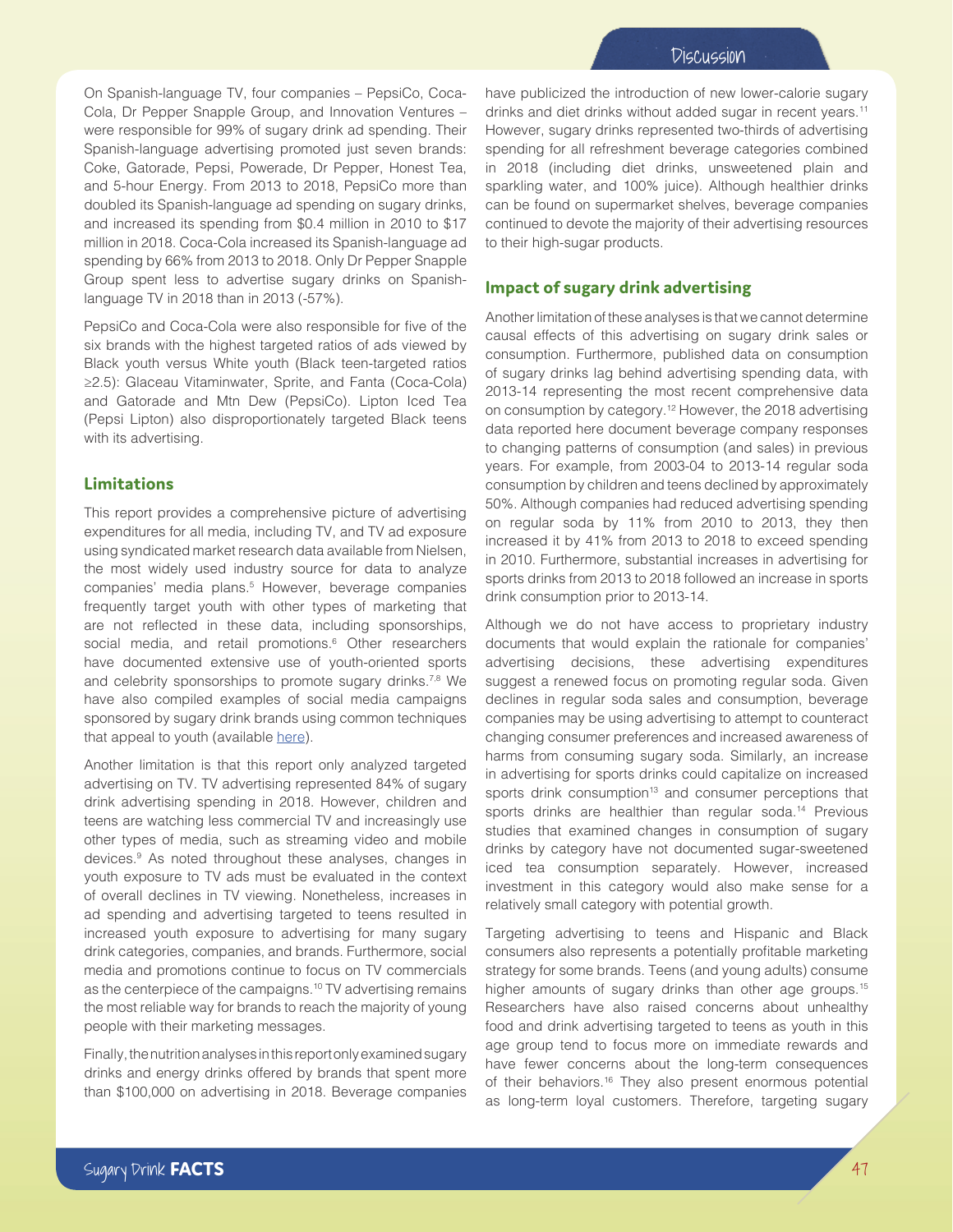drink advertising to teens takes advantage of their unique vulnerability to these persuasive attempts. For similar reasons, energy drink advertising takes advantage of teens' vulnerability to messages that portray these products as cool and a bit risky,<sup>17</sup> which could help explain increases in consumption of energy drinks by teens.18

Food companies have publicized their rationale for targeting Hispanic consumers as a smart business strategy due to the growing size of this population and large family sizes, which make this segment especially profitable for many consumer goods.19 Companies have made fewer public statements about their rationale for targeting Black consumers. However, some have noted the importance of reaching "multicultural" youth and appealing to Black youth as "trendsetters" to create a "cool" brand image that appeals to all youth. They have not provided reasons for disproportionately targeting Hispanic and Black consumers with advertising for high-sugar, but not healthier, drinks. However, studies showing higher sugary drink consumption by Black and Hispanic youth<sup>20</sup> indicate potential benefits of this marketing strategy, despite the negative impact on health disparities affecting communities of color.21

## **Recommendations**

These findings demonstrate that major beverage companies must do much more to support public health efforts to reduce consumption of sugary drinks, especially among youth and in communities of color. Furthermore, increased efforts by policymakers, public health advocates, and health practitioners are essential to offset the \$1 billion spent by beverage companies to advertise sugary drinks and reduce the harm they cause to public health.

### **Industry**

Beverage manufacturers, retailers, and media companies must reduce marketing of sugary drinks, especially marketing that targets teens and Hispanic and Black consumers. Companies should support public health efforts by taking action to make healthier choices the easiest, most affordable, and most socially acceptable options for young people.

- Through current industry self-regulatory initiatives including The American Beverage Association's Guidelines on Marketing to Children<sup>22</sup> and the Children's Food and Beverage Advertising Initiative (CFBAI) – participating companies pledge to only advertise healthier options to children up to 11 years old.<sup>23</sup> At a minimum, these pledges should be expanded to restrict all sugary drink advertising to children up to 14 years or older.
- Companies must discontinue marketing and sales of energy drinks and shots to children under 18 due to the dangers these products pose to young people's health and wellbeing.24
- Companies participating in the Balance Calories Initiative have promised to increase marketing of lower-calorie beverages.25 They must also promise to reduce marketing of all sugary drinks and devote the majority of their advertising expenditures to healthier beverages.
- Industry commitments to increase sales and marketing of healthier products – such as the Balance Calories Initiative, <sup>26</sup> Healthy Weight Commitment Foundation,<sup>27</sup> and Partnership for a Healthier America<sup>28</sup> – should address marketing of sugary drinks in Black- and Hispanic-targeted media and in communities of color.
- Media companies that own programming with large audiences of teens, including Black and/or Hispanic youth, should take action to reduce sugary drink advertising during targeted programming. For example, they could establish standards for amount of advertising for healthy versus sugary drinks or provide lower rates to advertise the healthiest drinks (e.g., unsweetened water and tea).
- All corporate responsibility initiatives to promote nutrition and/or health and wellness should also address targeted marketing of sugary drinks to communities of color and commit to discontinue targeted marketing that contributes to diet-related diseases in these communities.

### **Policymakers**

Federal, state, and local policy actions are necessary to further reduce sugary drink consumption by children and teens and counteract excessive sugary drink advertising.

- States and localities should enact excise taxes on sugary drinks and invest the resulting tax revenue in communitydefined programs and services to reduce health and socioeconomic disparities. Many evaluations of existing sugary drink taxes in U.S. municipalities and other countries have demonstrated that these policies effectively reduce sales.<sup>29</sup>
- State and local governments should expand sugary drink restrictions and decrease sugary drink marketing to children and teens, such as further limits on marketing in schools and other youth-oriented settings.<sup>30</sup>
- The U.S. Food and Drug Administration (FDA) should establish regulations to address unclear labeling practices, such as requiring disclosures of added sugars, zero-calorie sweeteners, juice, and caffeine content on the front of product packages.
- Health warnings on sugary drink products would also increase consumer awareness and understanding about the health effects of consuming added sugar and help address misperceptions about the healthfulness of some sugary drink categories (e.g., sports drinks, flavored water).